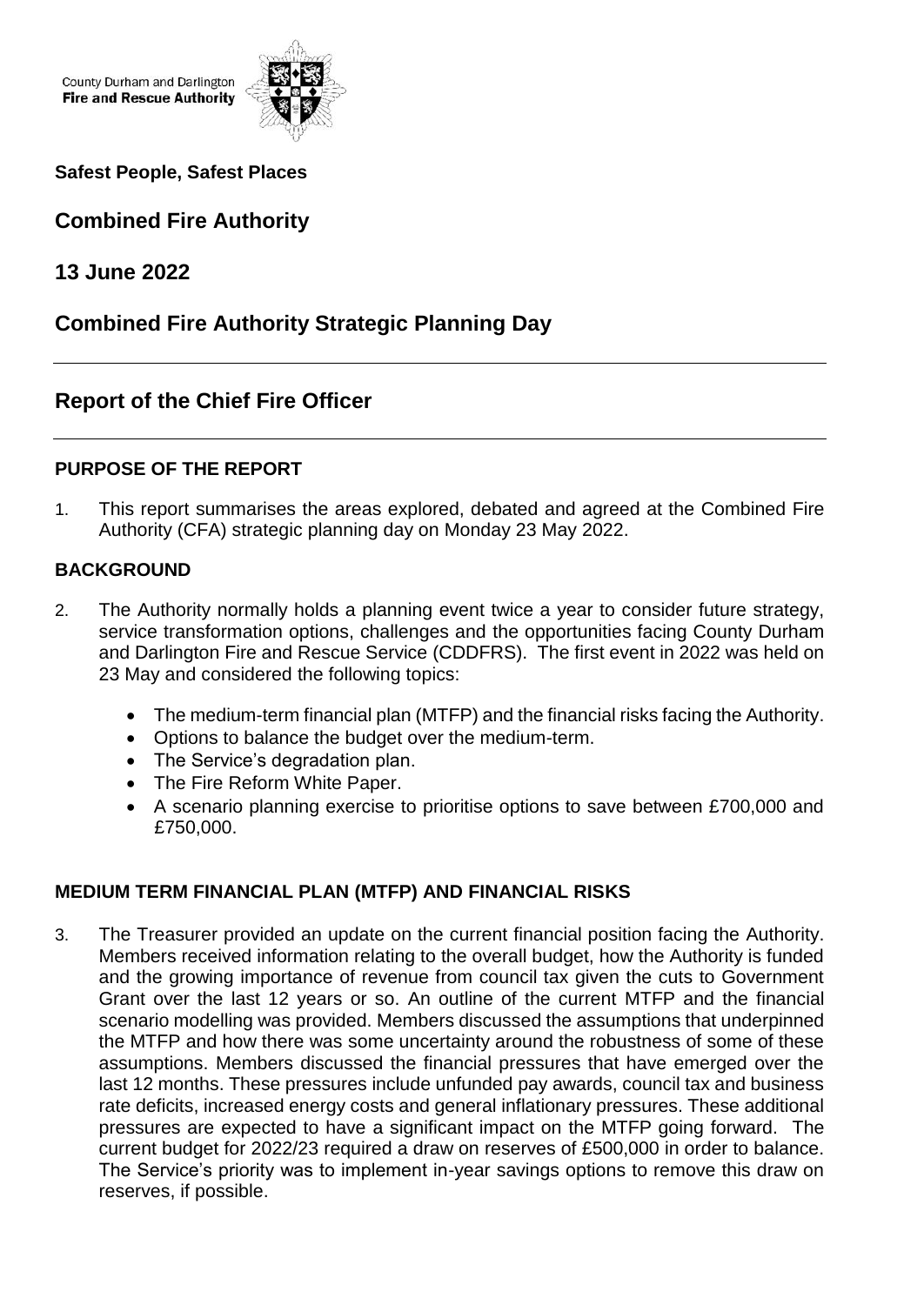- 4. The importance of lobbying for some level of precept flexibility over and above the current 2% referendum limit was discussed. The importance of utilising any flexibility, should it be provided, was also discussed.
- 5. Cllr Kellet were asked why the figure of 9% was quoted in the slides for a possible maximum level of inflation and should CPI or RPI not be used. The Treasurer explained that only a 2% level for general inflation had been used to construct the MTFP and the 9% level was simply an indication of where the latest economic predictions were for inflation. Cllr Kellet asked if this was a realistic figure to use and the Treasurer pointed out that inflation impacted on the Service in different ways. An example of the inflationary increase on fire appliances chassis was given which had been subject to increases much greater than 9% over the last eighteen months. The 9% figure has been used widely as the predicted level of CPI over the next few months, hence why it was used in the presentation to highlight the level of risk with the current assumptions in the MTFP. The precited level of inflation had increased steadily since members had approved the MTFP in February.
- 6. Members were reminded of the current low levels of reserves that the Authority had. £1.459M was available as a general reserve which is 5% of the revenue budget and inline with government expectations. A further £6.236M was available in earmarked reserves, however, this would decrease sharply over the period of the MTFP.
- 7. An update was provided on the lobbying that had taken place by Members of the Authority with the fire minister, local Members of Parliament (MPs) and the Home Office. Although early discussions had been relatively supportive, it was agreed that cross-party lobbying should continue to ensure that the MPs understood the position facing the Authority.

#### **OPTIONS TO BALANCE THE BUDGET OVER THE MEDIUM-TERM**

- 8. Members were provided with a further update on the options that had featured in the MTFP since 2018 and discussed, in detail, at planning days over the last four years. The options have since been divided into three batches depending on the impact score that has been developed as part of a risk assessed approach. A number of the original options impacted on more than one station, and these have now been sub-divided to look at the impact on each station separately.
- 9. Implementation of the options in batch one had already began to alleviate some of the draw on reserves in 2022/23.
- 10. It was explained to members that there were now no easy options to consider given the significant reductions in funding that the Authority had faced over the last 12 years, however it was important that a detailed plan was in place to balance the budget over the medium-term. Each of the options brought about different challenges and most of the options would result in a cut in services to the public and a reduction in performance for the Service.
- 11. For each option, a potential saving and an indication of when the saving could be achieved was presented. An indication of the number of posts that would be reduced was presented for all of the options that involved staffing changes. There was also an indication provided on other considerations that needed to factor into any decision to implement each option.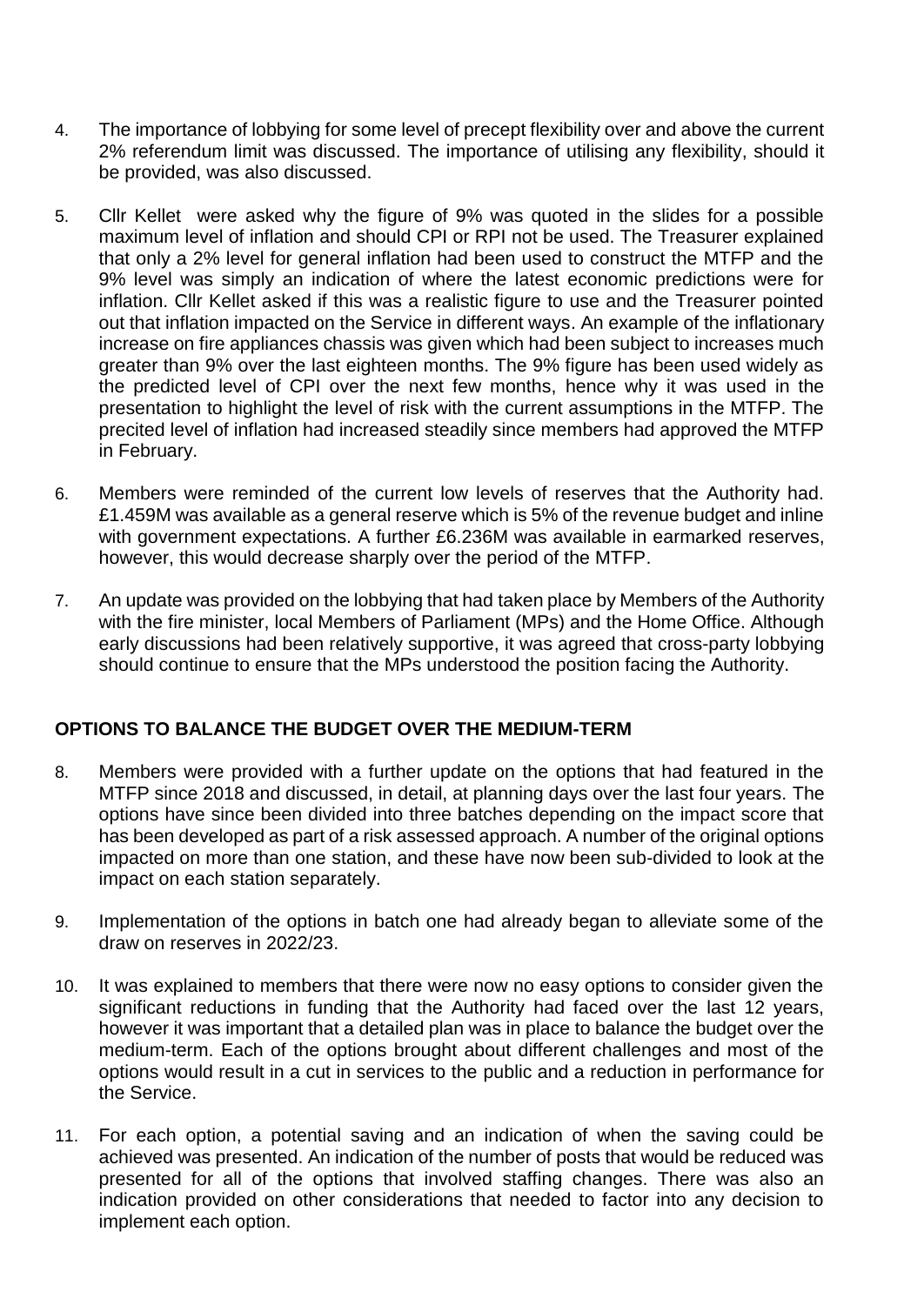12. The options presented were contained within three batches, options in batch one have no impact on the services response standards to the public, whilst options in batch three have the greatest. The options and associated impact analysis are attached as Appendix A.

#### BATCH ONE

- 13. Members discussed in detail the option around moving out of the headquarters building to reduce costs (option 1). The option would involve building a smaller corporate headquarters on another Service premise and relocating teams across space on the existing estate. It was explained to members that there was no break clause in the lease arrangement, which runs until 2027 and that there was also a gain share arrangement which made sub leasing challenging. Members were provided with an update on discussions that had taken place with Durham County Council in relation to possible changes at the Service Training Centre, linked to a wider Levelling Up Fund bid. An update was also provided on discussions with the Home Office in relation to lease costs and discussions with the leaseholder of the building, Equitix.
- 14. Members discussed the potential governance changes that were being proposed in the Fire Reform Programme and the impact on the Service's Estates Strategy. Members agreed that discussions on future options should continue.
- 15. Members were informed that an offer to corporate staff for consideration of early retirement (ER) and/or voluntary redundancy (VR) has been made. Several staff have expressed an interest in applying for ER/VR and the Service was considering which, if any, could be approved. The CFO advised members that due to capacity issues, cost and the policy of a two-year payback for ER/VR it was unlikely that many expressions of interest would progress to accepted applications.
- 16. For option 3, members approved the restructure of the Service Leadership Team (SLT) in February 2022, and this was implemented in April. This option was brought forward to help reduce the in-year draw on reserves. A predicted saving of £260,000 would be achieved by this option. Members were reminded of the saving that had been achieved with middle manager posts with the move to a divisional structure in 2020, which saved in the region of £250,000.

#### BATCH TWO

17. The three options in Batch Two were discussed in detail. Members were reminded that none of the options in Batch Two were currently being progressed, they were for planning purposes only at this stage. It was explained that it was important to have a robust plan in place to balance the budget should the assumptions in the MTFP become reality. It had been agreed at the October planning day that further work would be undertaken on all of the options and further consultation with members and staff was an important part of developing that plan.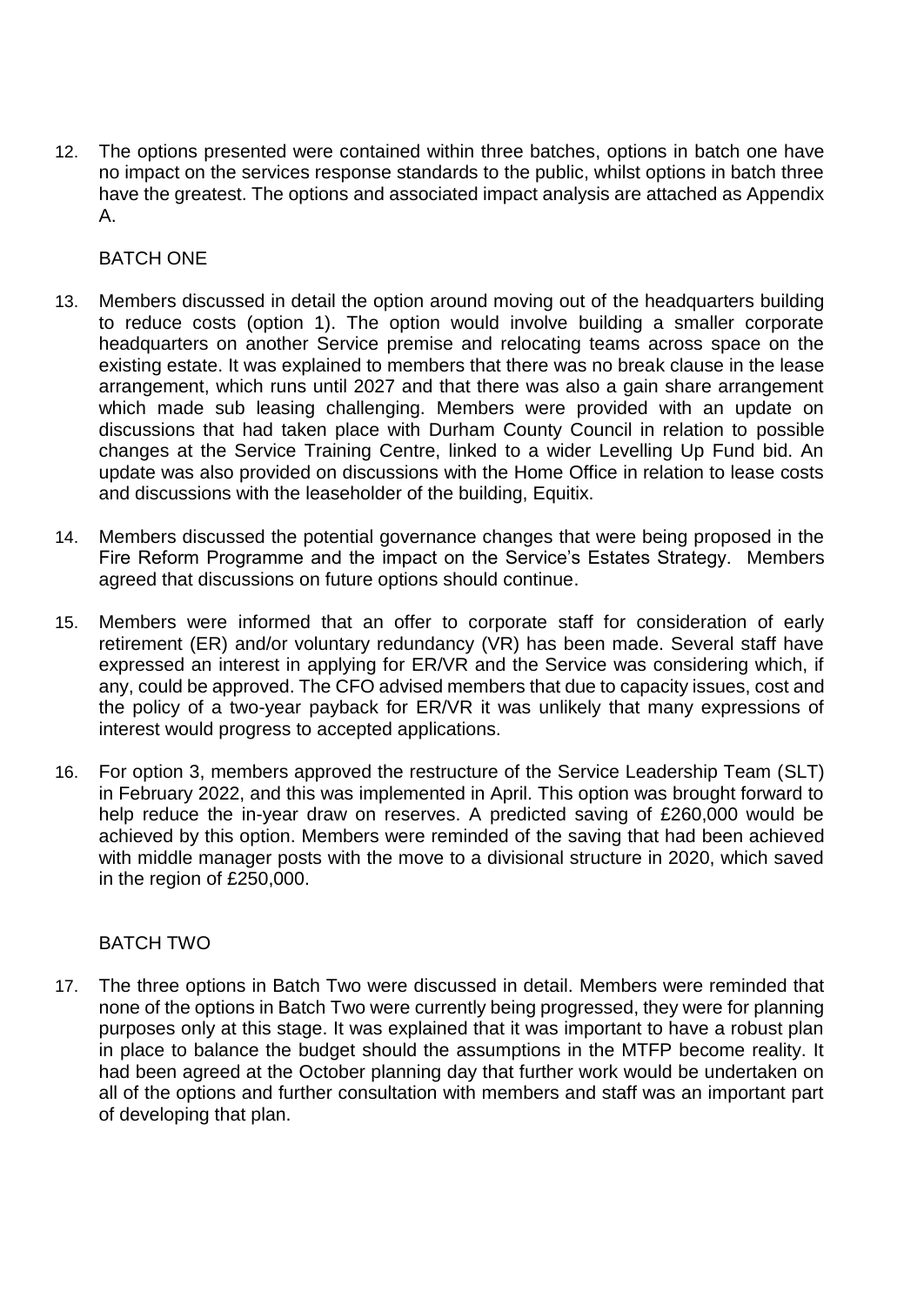- 18. The initial impact assessment work had prioritised the options in the following order.
	- Unit crewing the Special Rescue Unit (SRU) at Bishop Auckland (option 4)
	- Removing a Targeted Response Vehicle (TRV) from Durham (option 5)
	- Introduce riding with a crew of four on all fire appliances (option 6)
- 19. It was explained that for these options, in an ideal world where funding wasn't an issue, the preferred position was to ride with 5 firefighters on all frontline appliances, primary crew all special appliances and have every appliance crewed by wholetime firefighters, however, this was a utopian position and not reality. Members were reminded that the Service had introduced a 4 and 4 model on multi-pump stations in 2006, that nearly 75% of our appliances will mobilise with a crew of four now and that many other fire and rescues services (FRSs) only crew with four on every appliance. Some FRSs would mobilise on-call appliances with a crew of only three firefighters to some incidents, this was not being proposed for County Durham and Darlington Fire and Rescue Service.

#### BATCH THREE

- 20. As the options impacting on multiple stations had been sub-divided there were now ten options in Batch Three. Members were reminded that none of the options in Batch Three were currently being progressed either and they were for planning purposes only at this stage. It was explained that it was important to have a robust plan in place to balance the budget should the assumptions in the MTFP become reality. It had been agreed at the October planning day that further work would be undertaken on all the options and further consultation with members and staff was an important part of developing that plan. The options in Batch Three included:
	- Change the crewing model at Peterlee to replace the second appliance with a TRV (option 7a).
	- Change the crewing model at Darlington to replace the second appliance with a TRV (option 7b).
	- Change the crewing model at Peterlee to staff the second appliance only on a day shift (option 8a).
	- Change the crewing model at Darlington to staff the second appliance only on a day shift (option 8b).
	- Change the crewing model at Spennymoor to Day Crewing (option 9a)
	- Change the crewing model at Consett to Day Crewing (option 9b)
	- Change the crewing model at Peterlee to remove the second appliance (option 10a)
	- Change the crewing model at Darlington to remove the second appliance (option 10b)
	- Change the crewing model at Seaham to on-call only (option 11a)
	- Change the crewing model at Newton Aycliffe to on-call only (option 11b)
- 21. Members discussed each option in some detail considering the cost savings, timescales and impact of each option. Under Option 7a, Cllr Shirley Quinn outlined that she and Cllr Manchester had visited Peterlee Fire Station and staff had stressed to them the importance of maintaining both wholetime appliances. The CFO agreed that none of the options were particularly palatable and some of the other options for Peterlee would have a bigger impact than replacing the second appliance with a Targeted Response Vehicle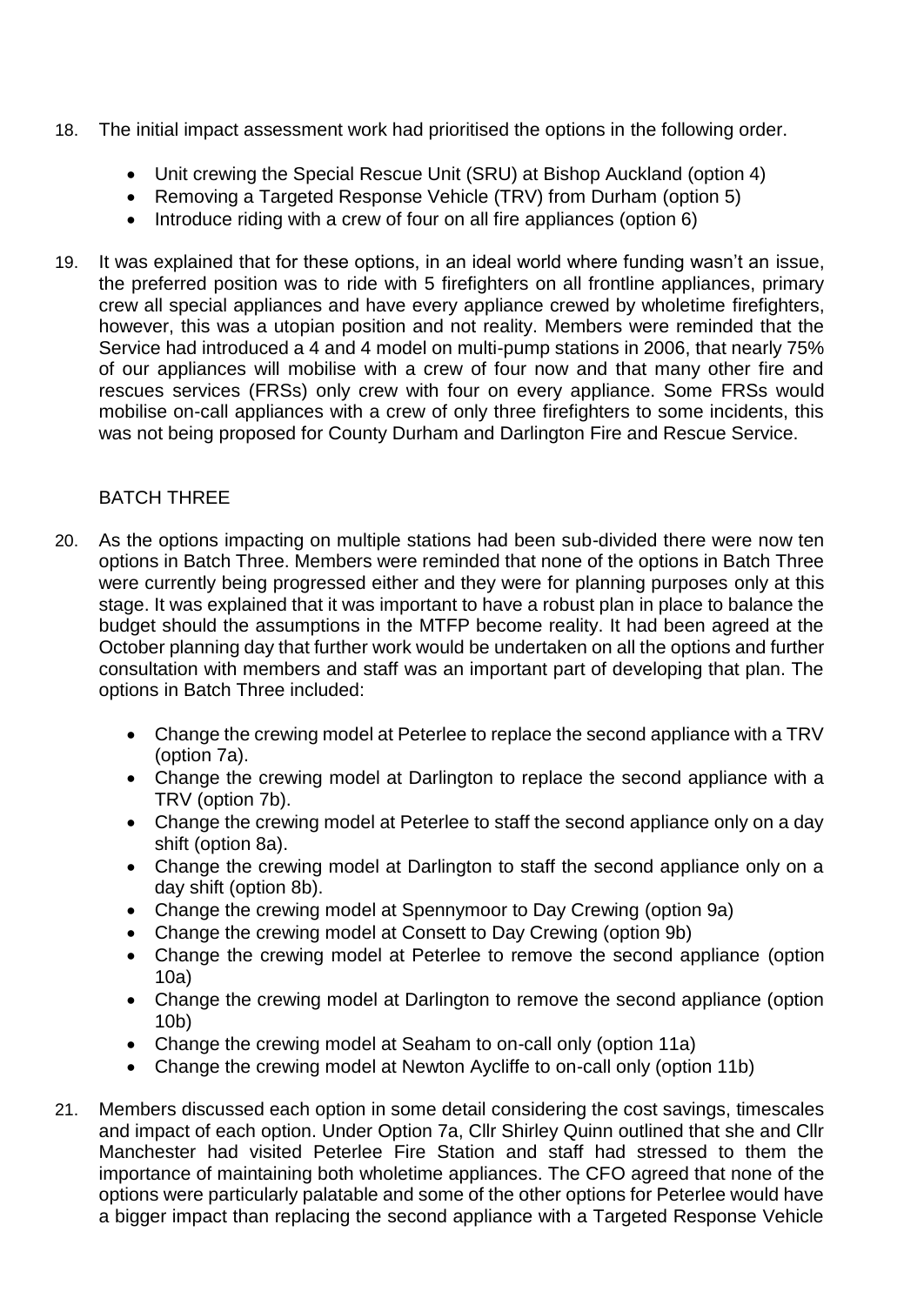(TRV). Cllr Atkinson asked about the impact on the workload and possible stress levels of existing staff should any of the options resulting in a reduced headcount be implemented. The CFO explained that the Service would need to consider reducing the targets set around productivity if a reduced headcount was implemented. An example of removing the TRV from Durham was used which illustrated that whilst the option only reduced the headcount by four crew manager posts this would have an implication on productivity. Currently the TRV crew will have separate workloads each day and that would not be possible if the vehicle wasn't primary staffed.

#### **DEGRADATION PLAN**

- 22. Deputy Chief Fire Officer (DCFO) Helps took members through the Service's Degradation Plan. He explained the reasons why the plan was required and how it was used. The plan is used to allocate the resources available to the Service, based on risk, to help ensure that the Authority's agreed Response Standards are achieved wherever possible. The plan is also used by Control staff and duty officers to consider staffing deficiencies, national identified risks, single operational commitments, multiple operational commitments, spate weather conditions, and industrial action.
- 23. The plan is based upon a reasonable worst-case planning scenario of two simultaneous five pump incidents or one 10 pump incident occurring. A four-stage approach is adopted for the allocation of resources based on risk. The plan also considers the allocation of wholetime firefighters across the stations and looks at where best to position those firefighters, to give maximum benefit, if we have less than the normal capacity on either a dayshift or nightshift.
- 24. For the appliance degradation plan the Service operate to three levels of resources:
	- Steady State from 26 or 24 appliances available to 15 appliances
	- Heightened State from 14 to 10 appliances
	- Critical State 9 or less appliances available
- 25. If the Service enter Critical State, then either the duty Group Manager or the on-call Principal Officer (PO) will assist the decision making in Control to mitigate any impacts. The measures that will be considered include seeing if any additional appliances can be stood-up, border standbys, seek support from neighbouring services, cancel any operational training taking place, redistribute available staff or instigate the recall to duty facility. The duty PO may also establish an Incident Management Room and will also consider the strategic positioning of appliances to ensure the maximum coverage is achieved with the resources available.

#### **THE WHITE PAPER AND IMPLICATIONS FOR THE AUTHORITY**

26. Sarah Nattrass, Director of Emergency Response, took members through the content of the recently released White Paper entitled "Reforming Our Fire and Rescue Service: Building professionalism, boosting performance and strengthening governance". The White Paper was released on 18 May 2022 and the consultation process runs until 26 July 2022. There are five high-level areas: Building on Success, The Way Forward, People, Professionalism and Governance.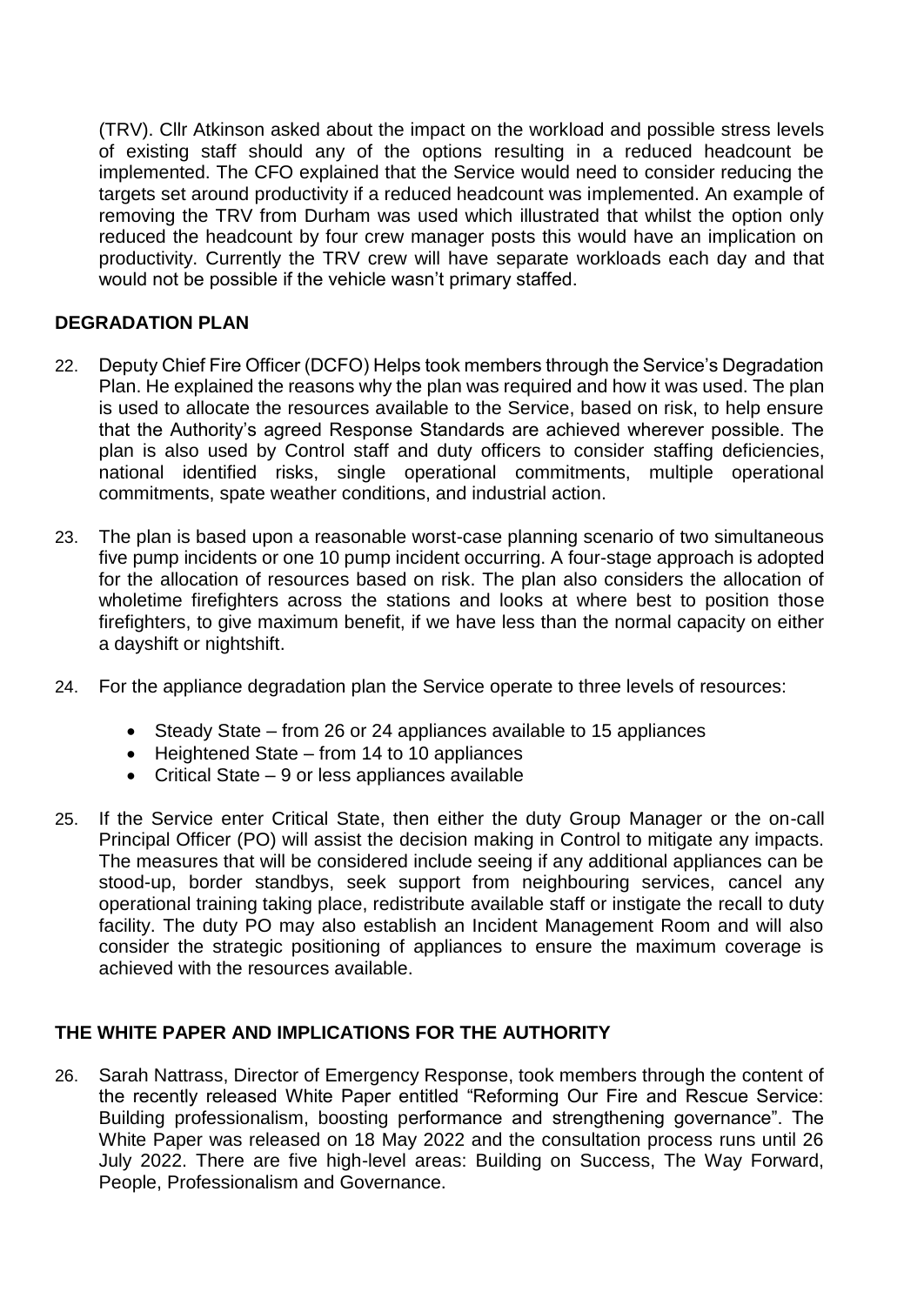- 27. Under the section Building on Success the paper makes the case for change and outlines the success that has already been achieved with the government's reform programme. The establishment of the inspection regime through Her Majesty's Inspectorate of Constabularies and Fire and Rescue Services (HMICFRS) has shown the considerable strengths of the sector but also shown that more needs to be achieved.
- 28. In terms of the Way Forward section, the vision for the sector is outlined as excellence in core duties such as prevention, protection, response and resilience functions. The Government want to see CFOs with the responsibility to run and manage their services effectively and efficiently, but with strong political, executive oversight. The importance of ensuring FRSs have ethical cultures, that can attract and retain talent, that value diversity and reflect the communities they serve is outlined. The government want to see modernised employment arrangements.
- 29. Under the People section, the White Paper highlights that people are the sector's biggest asset. The role of the FRSs and those that work in them need to be flexible and continue to evolve to meet the needs of increased risks. The government wants to see CFOs empowered to make decisions based on risk and the resources they have available. Fire Authorities are to be included in the serious violence duty outlined in the Police, Crime, Sentencing and Courts Act 2022. FRS must focus on business continuity plans including the plans for industrial action. The government will commission an independent review of the National Joint Council (NJC) and wants to see consistency in entry standards for firefighters, an increase in the use of multi-tiered entry schemes and standardised talent management schemes.
- 30. The section on Professionalism covers five areas:
	- Leadership the White Paper proposes a new Strategic Command Course for FRSs which would be mandatory for people applying for Assistant Chief Fire Officer (ACFO) posts and above.
	- Data The government want to see better use of data and digital services in FRSs, and this should be supported from the centre.
	- Research a new central fire and rescue research capability is proposed.
	- Clear expectations The government are suggesting that the Fire Standards Board should be replaced with a more encompassing College of Fire.
	- Ethics they are considering placing the Code of Ethics on a statutory footing and introducing a FRS Oath, which would be sworn by all staff.
- 31. There is more detailed contained within the Governance section. The government believe that any future governance model should have the following characteristics:
	- A single, elected ideally directly elected to the role individual who is accountable for the Service.
	- Clear demarcation between the political and strategic oversight by this individual and the operational independence of the CFO.
	- The accountable individual has control of the necessary funding and estates.
	- That decision-making including budgets and spending is transparent and linked to local priorities.

Three options are available across the sector; however, it was explained to members that it appears that the only model that may be an option for this Authority would be the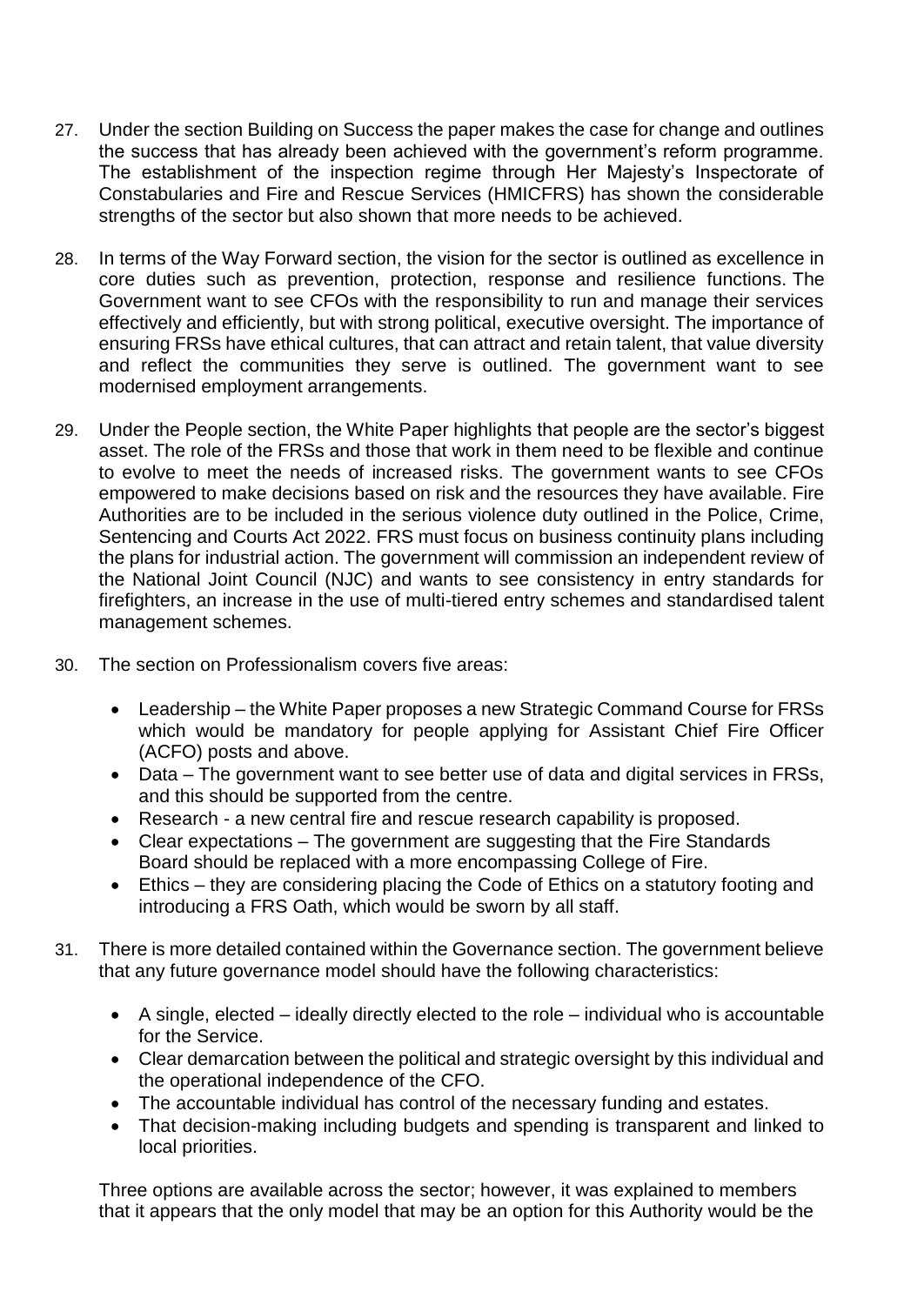Police and Crime Commissioner model as we currently do not have an elected mayor and we are not coterminous with the local authorities' boundaries and therefore it does not appear possible to adopt the executive councillor model.

- 32. The proposal is to have a directly elected single politician that replaces the Combined Fire Authority committee structure and a CFO with operational independence. There would be clear boundaries of responsibility defined for each, possibly through something similar to the Police Protocol. The government are also considering whether the CFO should become corporation sole and therefore the employer of all FRS staff, other than the CFO.
- 33. Cllr Bell questioned the need for the governance changes given what was described in the White Paper was already achieved in County Durham and Darlington. Cllr Bell could not remember a time when an operational decision from the CFO had been overturned. The CFO explained that whilst the arrangements worked well in this Authority that was not necessarily the case in others and at times fire authorities, in other areas, had overturned operational plans from the CFO. Cllr Bell also asked for further detail relating to the three governance options and why it would not be possible for the Service to be governed by the executive councillor model. The CFO explained that the consultation appeared to suggest that the service and a single local authority boundary would need to be coterminous for this model to apply. The CFO suggested that the Authority might want to respond to the consultation and outline how this option could be made to work for the Service.

#### **PRIORITISATION WORKSHOP**

- 34. Members undertook a workshop exercise to prioritise a series of options which could potentially be needed to save between £700,000 and £750,000. Five options were presented for consideration:
	- Ride with crew of 4 on all appliances but maintain 4&2 model at Bishop Auckland and Durham.
	- Change the staffing of the 2nd appliances at Peterlee or Darlington to a TRV (4&2 model).
	- Change the staffing of the 2nd appliances at Peterlee and Darlington to day crewing
	- Move from the Day Crewing at Seaham or Newton Aycliffe to on-call only.
	- Move from the 2,2,4 staffing model to Day Crewing at Spennymoor or Consett and remove the SRU or the TRV from Durham.
- 35. Members debated the options in some detail in small groups and then feedback from each group was provided. Members acknowledged that all the options were challenging and if the funding position improved most of the options would not be particularly appealing.
- 36. All of the groups prioritised the first option as the "least worst":

Ride with crew of 4 on all appliances but maintain 4&2 model at Bishop Auckland and Durham.

There was then a wide discrepancy about the priority order for the rest of the options. Some members believed that the two appliance wholetime stations (Peterlee and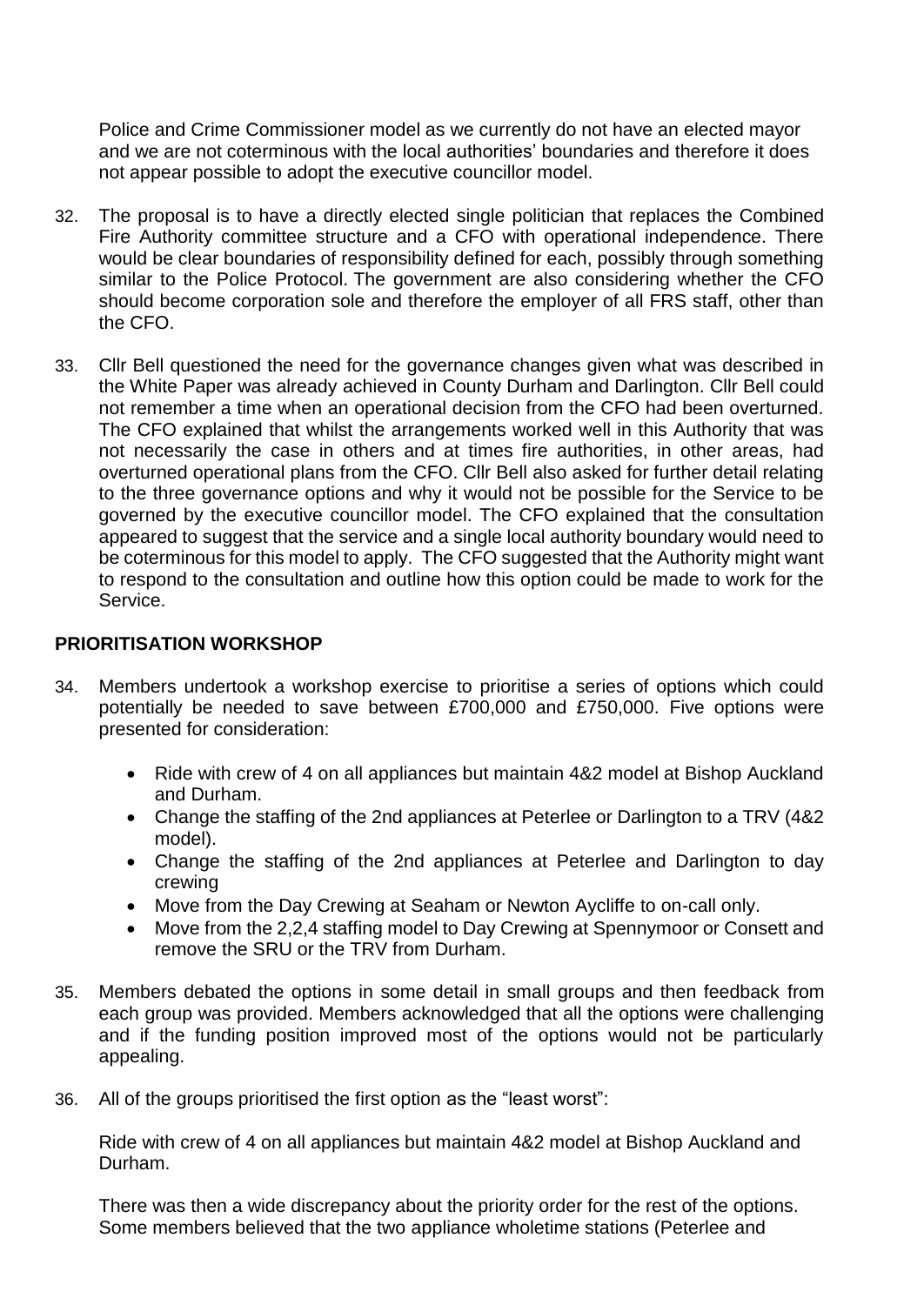Darlington) should be protected almost at all costs. A suggestion to consider if either Wheatley Hill or Sedgefield could be closed altogether was made. Members acknowledged that it was difficult not to introduce a level of personal bias into the decision-making process depending on the area that each member represented. It was generally felt that these operational decisions should be made by the CFO and the leadership team rather than elected members as the information and data sitting behind each option was complex.

- 37. Cllr Joe Quinn asked if a hybrid model could be introduced alongside the riding with 4 option whereby an on-call firefighter would be called in to become the fifth rider on an appliance. The CFO explained that this would effectively reduce the wholetime response times down to that of an on-call appliance as it could take up to five minutes for the fifth person to respond. The Service would prefer to increase the pre-determined attendances for some incident types and look to utilise resources such as the TRVs to supplement the number of staff at an incident, as this would not delay the initial response.
- 38. The CFO then shared the outcomes from the same exercise that had been undertaken with the Leadership Forums that had been held earlier in May. The CFO explained that the outcomes were very similar; staff hoped not to have to introduce any of the options but had engaged well in the discussions. The same option was selected by staff as the "least worst":

Ride with crew of 4 on all appliances but maintain 4&2 model at Bishop Auckland and Durham.

This had been the choice of ten out of the eleven groups that were formed over the two sessions. The option had also been the second choice for the other group. Again, there was discrepancies from the groups about the order of the remaining options.

- 36. Cllr Joe Quinn asked how many staff had formed each of the eleven groups on the Leadership Forums and the CFO responded that approximately eight to nine staff were on each group. The groups were made up of supervisory and middle managers from across the Service and represented, wholetime, on-call, control and corporate staff. Staff had also been asked to discuss the options with their respective teams prior to attending the sessions so it was felt that the outcomes gave a reasonable reflection of the views across the organisation.
- 39. The Chief Fire Officer (CFO) asked members to reaffirm the decision taken at the October 2021 Planning Day to continue to allow operational decisions to be delegated to him, in consultation with members. This had previously been the approach from the Authority over many years and was one of the recommendations for the Government to standardise this across the country from HMICFRS. The White Paper outlined an intention to formally give all CFOs operational independence. Members agreed that this approach would continue.
- 40. The CFO thanked members for the level of engagement and challenge during the entire session. The discussions around the options were challenging and it was hoped that the funding position for the Authority would improve to avoid implementing some of them. Most of the options would have a negative impact on response standards and reduce the amount of productive work undertaken in relation to community safety and business fire safety. It was therefore important that lobbying continued at all levels.